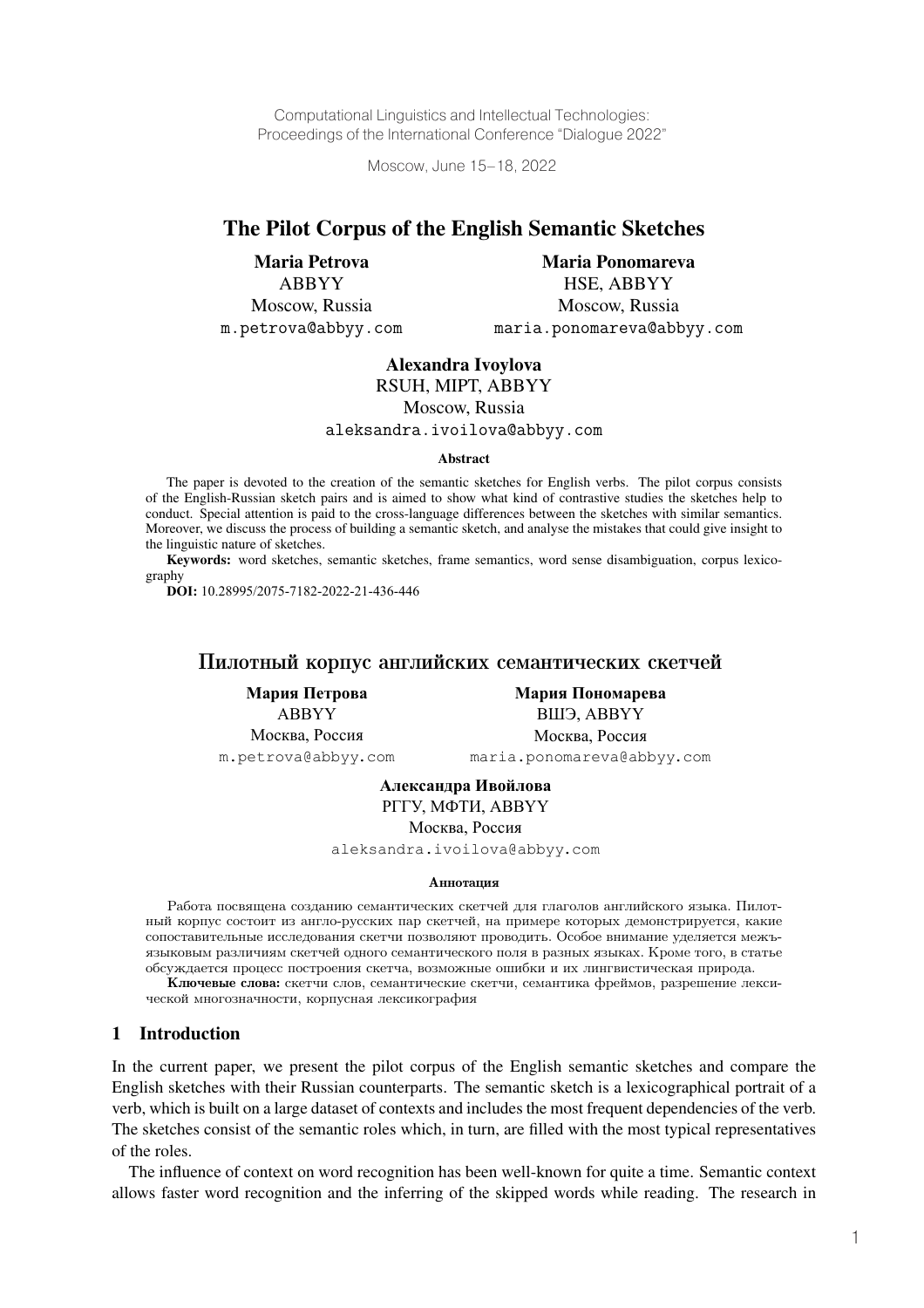this area has been conducted in psycholinguistics since the 1970s, with the earliest works by (Tweedy et al., 1977) and (Becker, 1980). Here the focus is on visual word recognition while reading and word recognition by bilingual persons (Assche et al., 2012). Another aspect of the topic is the automatic inferring of the skipped words by context, widely known as a common NLP task today.

The ability to represent the word by its context is the central idea of distributional semantics. It serves as a basis for the bag-of-words task, which is a training objective for static vectors like word2vec (Mikolov et al., 2013) and FastText (Bojanowski et al., 2017). In the approach, the context has a set length, and the words entering the fixed window are considered equally.

The semantic sketches do not have such disadvantages, as they are based on the result of the semantic parsing and therefore take into account not all the words occurring in the context, but only the words that semantically depend on the given core. That is, we take not the linearly nearest tokens, but the tokens close in the parsing graph, where the type of the links is considered as well.

The BERT (Devlin et al., 2019) contextual embeddings, which followed the static vectors and became a state-of-the-art solution for meaning representation, also rely on the idea of expressing word semantics through its context, using the objective of masked language modeling.

One of the main weaknesses of all vector representations is their interpretation and quality evaluation. The common practice is to consider the vectors as good, if they allow one to get the necessary quality for the down-stream task.

The advantage of the semantic sketches is in their interpretability and clear creation process. The sketches can be regarded as human-interpretable representation of word meanings, which one gets automatically with the help of the statistical methods used on the large text datasets.

The semantic sketches were first demonstrated in (Detkova et al., 2020), where we presented the idea of the semantic sketches itself and analysed the semantic mark-up used for building the sketches. Further, the pilot corpus of the Russian sketches has been created (Ponomareva et al., 2021). Herein, we have continued the work and created the pilot corpus of the English semantic sketches. The corpus is bilingual: each English sketch is accompanied by the Russian analogue with the same semantics, so one can compare the English sketch with the Russian one and analyse the contrastive differences between the sketches. Thereby, the contribution of the current paper is the creation of the English semantic sketches, on the one hand, and the creation of the parallel bilingual sketch corpus – on the other.

The structure of the paper is as follows. First, we briefly characterise the semantic sketches themselves. Second – give a description of the suggested corpus and explain what kind of verbs it contains. After that, we analyze the mistakes one faces when building the sketches, and focus on the cross-language differences between the sketches with similar semantics. In conclusion, we summarize the results.

#### 2 Semantic Sketches

The idea to represent word compatibility in the form of the sketch belongs to Adam Kilgarriff (Kilgarriff et al., 2014) and is currently realized in the Sketch Engine project<sup>1</sup>. Verbal dependencies are classified according to their syntactic roles and statistically ranged, which allows one to see all of the most frequent syntactic dependencies of the verb at the same time.

The problem is that the syntactic sketches do not differentiate between various meanings of the verbs and combine all possible meanings in one sketch. To overcome this problem, we suggested the semantic sketches, which take the semantic models into account and classify the dependencies by their semantic relations with the core instead of their surface realizations (Detkova et al., 2020). For instance, see fig. 1 with the sketch of the verb 'to focus' in the meaning 'to concentrate on smth., to pay special attention to smth.':

<sup>1</sup> www.sketchengine.eu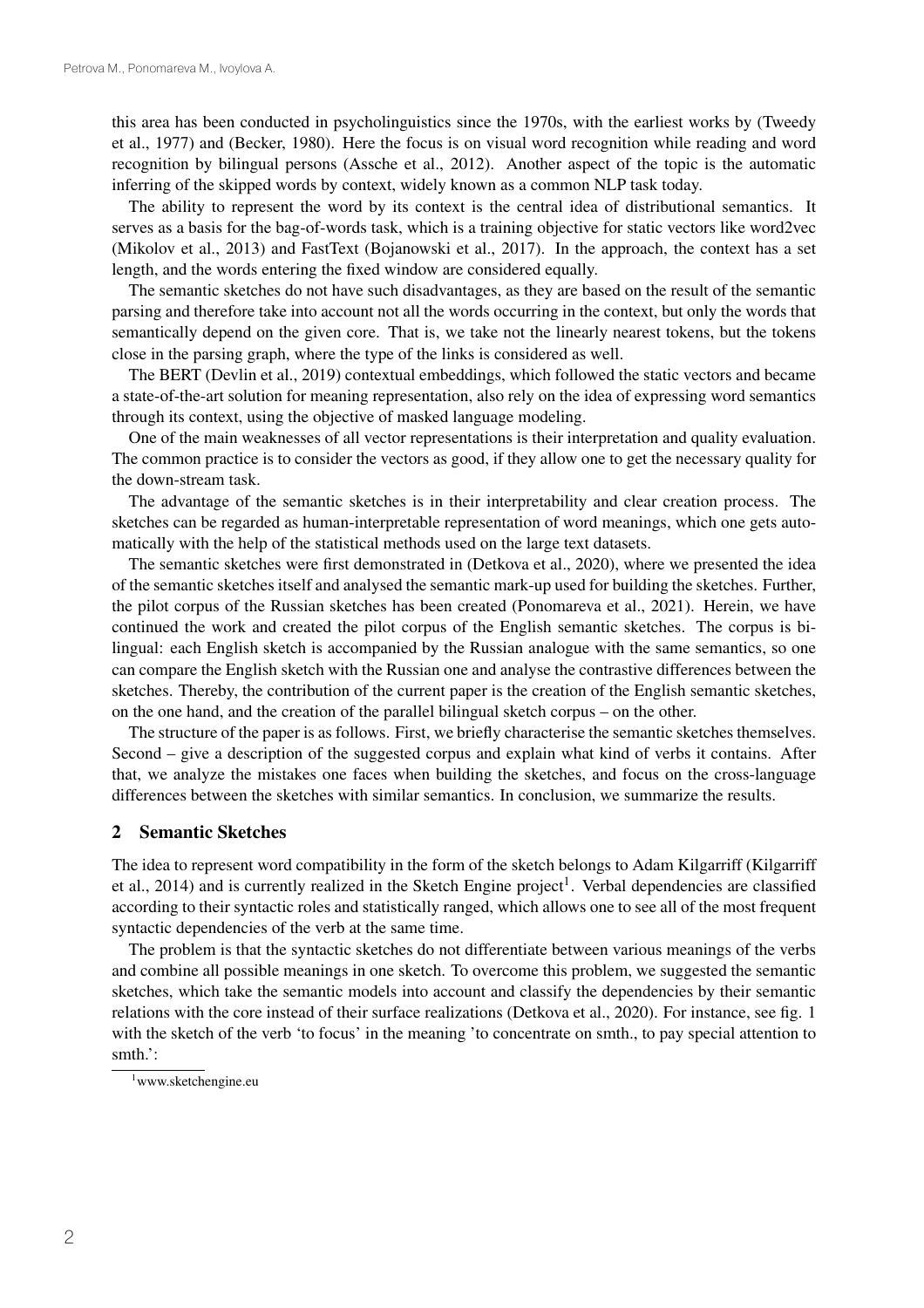| <b>Theme</b>            | <b>Object Situation</b> | Object         | Agent            | <b>Time</b>   | <b>ParentheticalSalience</b> |
|-------------------------|-------------------------|----------------|------------------|---------------|------------------------------|
| upon issues             | attention               | these chapters | investors        | thus far      | primarily                    |
| on development          | his research            | the study      | investigators    | nowadays      | mainly                       |
| on businesses           | its efforts             | resources      | facilities       | in the future | first and foremost           |
| on the activities       | discussions             | the review     | players          | recently      | principally                  |
| on sectors              | its activities          | the programme  | the museum       | in the past   | mostly                       |
| on education            | the strategy            | the paper      | the school       | hitherto      | predominantly                |
| on managing performance | our energy              | the film       | the division     | typically     | above all                    |
| on other areas          | its analysis            | the media      | our institutions | henceforth    | most of all                  |

Figure 1: The sketch for the verb 'to focus:TO\_FOCUS'

Such sketches are built for each meaning separately, however, it demands a significant text corpus with full semantic mark-up. The authors settled on the Compreno mark-up built by the Compreno parser, which includes not only actant dependencies, but all possible links.

In the Compreno model, all words are presented in the form of a thesaurus-like semantic hierarchy, which consists of the semantic classes (semantic fields), and a set of the semantic roles for the classes (for detail, see (Anisimovich et al., 2012), (Petrova, 2014)). If a verb has several meanings, it enters several semantic classes with its own semantic model each. The semantic class is specified for each sketch.

## 3 English SemSketches Corpus

The SemSketches pilot corpus consists of 100 English sketches which are manually checked. It means that we have chosen the sketches manually according to their quality. The sketches are built on the corpus of the English texts comprising different genres, such as technical texts, news, fiction, and containing 14 million syntactic verbal links, that is, links which depend on the verbal cores.

Each English sketch is provided with the parallel Russian sketch from the same semantic class, as shown in fig. 2 and 3:

| <b>Object CreationDestruction</b> | Locative       | Time                                   | <b>Concurrent Situative</b>     | <b>Locative Orientation</b> | <b>Time Situation</b> |
|-----------------------------------|----------------|----------------------------------------|---------------------------------|-----------------------------|-----------------------|
| a bomb                            | in a bus       | prematurely                            | wounding palestinians           | midway                      | when overheated       |
| a grenade                         | in flames      | overnight                              | killing four people             | south of the capital        | during prayers        |
| a car                             | on a train     | at dawn saturday                       | injuring two passer-bys         | outside general santos      | before dawn           |
| the battery                       | on the island  | instantly                              | causing no injuries             | north of the city           | in fire               |
| pieces                            | in the capital | on monday night                        | blowing out windows             | down the ramps              | on impact             |
| the rocket                        | in a dustbin   | on christmas eve                       | toppling a building             | inside the city             | during the party      |
| a particle                        | in mid air     | early on monday                        | targeting a gendarmerie vehicle | below the bilge keel        | upon contact          |
| artillery shells                  |                | on the west bank shortly after takeoff | damaging a carriage             | higher                      |                       |

Figure 2: The sketch for the verb 'to explode:TO\_BLOW\_UP'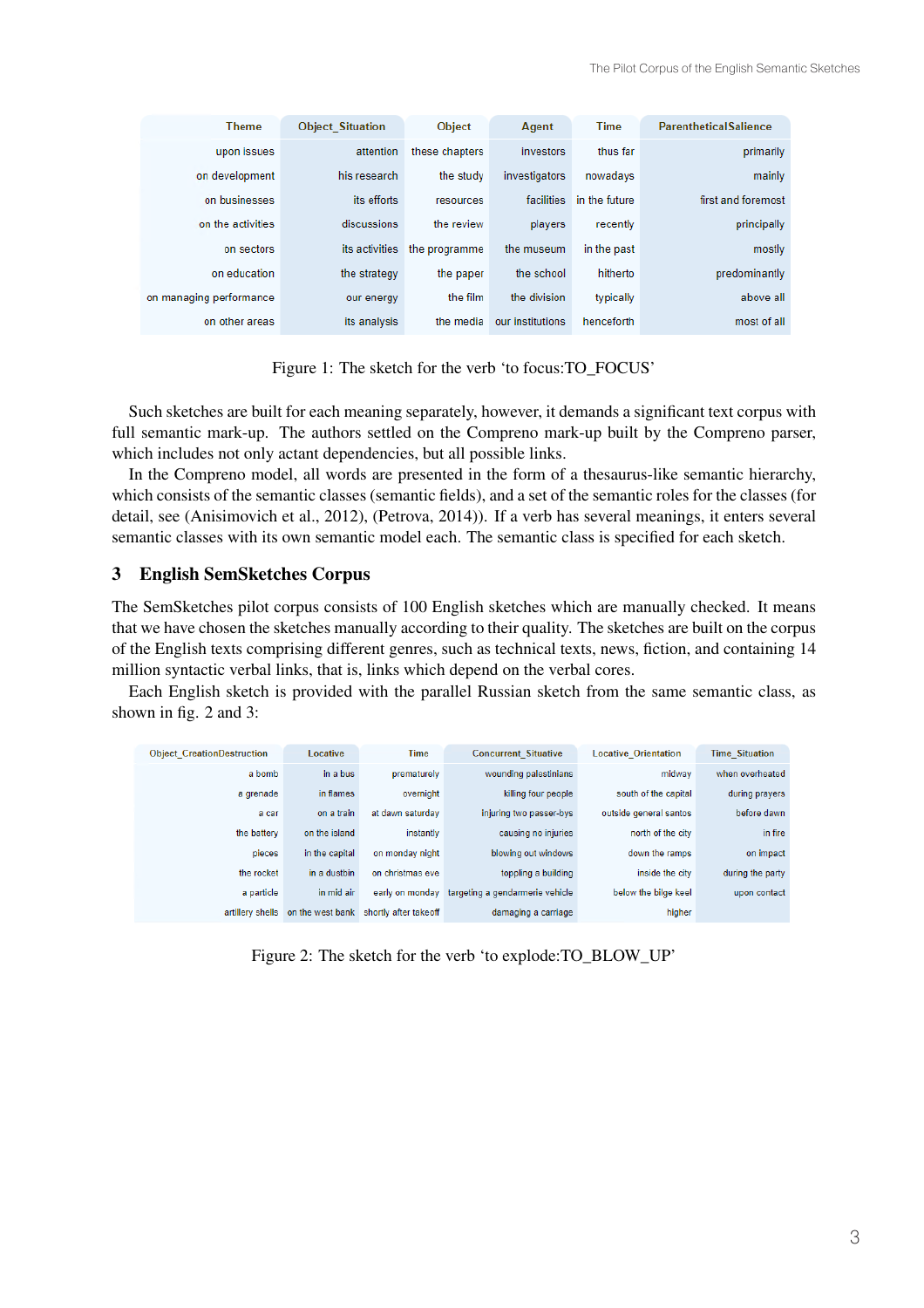| <b>Object CreationDestruction</b> | <b>Time</b>      | Locative            | <b>Modality</b> | OrderInTimeAndSpace | Agent      |
|-----------------------------------|------------------|---------------------|-----------------|---------------------|------------|
| бомба                             | BOT-BOT          | на мине             | как будто       | в конце концов      | террористы |
| мосты                             | до августа       | на полигоне         | неожиданно      | наконец             | шахид      |
| мина                              | в любой момент   | в метро             | словно          | опять               | талибы     |
| снаряд                            | в мгновенье      | в воздухе           | вдруг           | затем               | саперы     |
| граната                           | время от времени | в нейтральных водах | внезапно        | потом               | партизаны  |
| самолет                           | в любую секунду  | в автобусе          | непременно      | сначала             | чеченцы    |
| дома                              | <b>МГНОВЕННО</b> | в голове            | как             | ВНОВЬ               | большевики |
| храм                              | зимой            | в небе              | как бы          | снова               | американцы |

Figure 3: The sketch for the verb 'взорвать':TO\_BLOW\_UP'

For 100 English sketches, 84 Russian sketches are used: it means that some Russian sketches correspond to more than one English sketch. Totally, the corpus includes 113 English-Russian sketch pairs.

The choice of the English verbs is based on the Russian corpus which was built in (Ponomareva et al., 2021). The Russian corpus, in turn, includes only polysemantic verbs as an important point is to investigate how good the sketches can differentiate between various meanings of the verbs.

To form the English sample, we have taken the verbs from the same semantic classes and set the threshold of 200 semantic links for each English verb: it means, the verb must have at least 200 links in the English texts corpus. (For comparison, the threshold for Russian verbs was 2000 links, but the Russian sketches were collected on the bigger dataset which includes more than 36 million links.)

After it, 100 English sketches were chosen, which met the above mentioned criteria and seemed to be enough representative to show the ability of the sketches to deal with polysemy, word sense disambiguation (WSD) problem, and asymmetrical compatibility of the verbs with similar semantics in different languages. Of course, the pilot corpus of 100 sketches is not enough for conducting representative contrastive research, however, certain observations seem to be of interest for comparative studies even on the small sample, as it is demonstrated below.

### 4 What the mistakes in the sketches demonstrate

The sketches are based on (1) the semantic relations the verb has in the text collection; (2) the work of the parser which classifies the relations according to their semantic roles and defines the meanings of the verbs. Therefore, the view of the sketch depends on the number of links the verb has in the corpus, and on the correctness of the parser's work. Herein the following mistakes are possible, which concern the automatic generation of the sketches.

#### 4.1 'Empty' sketches

The insufficient number of links leads to partly 'empty' sketches, where the semantic roles contain very few fillers, up to only one. So when the semantic role column is partly empty, it can mean that the number of the role's links in the corpus turned out to be poor (for instance, see the [Cause Actant] slot in the sketch for 'inflict' on fig. 4]). As the number of texts grows, this problem occurs rarer.

Another reason for the lack of fillers comes from the narrowness of the semantic role filling. That is, slots like [Object] or [Cause] have rather wide filling, while [Locative] and [Time] are more restricted in this respect. In turn, the Compreno parser has a large set of characteristic slots (for size, colour, speed, modality, and so on), so some slots possess rather narrow semantics and include a small set of fillers (like the [StaffOfPossessors] slot in the same sketch on fig. 4).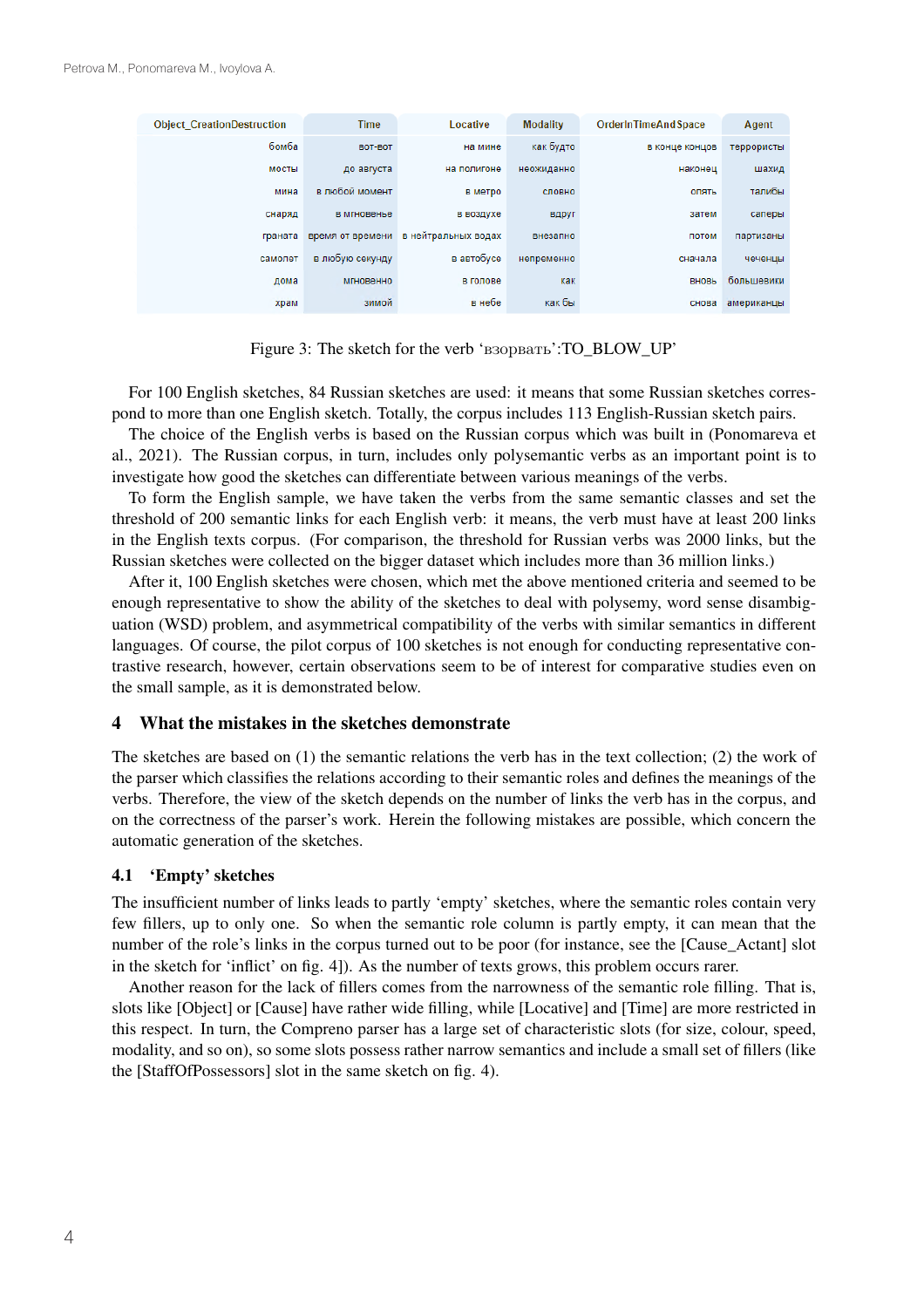| <b>Object Situation</b> | <b>Cause Actant</b> | <b>Experiencer</b>            | Agent          | Object            | <b>StaffOfPossessors</b> |
|-------------------------|---------------------|-------------------------------|----------------|-------------------|--------------------------|
| injury                  | self                | on detainees                  | hijackers      | casualties        | self                     |
| pain                    | by the iceberg      | on the exchequer              | by the spouse  | the hall          |                          |
| harm                    | poor acting         | on the attackers              | by a mob       | a stinging rebuke |                          |
| damage                  |                     | by the war on both combatants | by an attacker | bruises           |                          |
| casualties              | methamphetamine     | on iuveniles                  | the opposition | wounds            |                          |
| suffering               | by a club           | on its inhabitants            | the responden  | dreams            |                          |
| defeat                  |                     | on the survivors              | by the army    | any injuries      |                          |
| hardship                |                     | on the environment            | by others      | losses            |                          |

Figure 4: The sketch for the verb 'to inflict:TO\_BRING\_STATE\_TO\_SMB'

Moreover, there are verbs with narrow compatibility, such as lexical functions. For instance, see the [Object] slot in the sketch of 'играть:TO\_COMMIT' (fig. 13).

In sketches like these, empty lines in the semantic slots are correct.

#### 4.2 Incorrect semantic roles or incorrect fillers

Other errors concern either the incorrect choice of the semantic slot for the given verb meaning, or the wrong fillers of the slot. As one of the key points is to examine how well the sketches solve the WSD problem, this type of mistakes is important for us.

An illustration for the incorrect semantic slot is the Russian sketch for 'доставлять:TO\_BRING\_STATE\_TO\_SMB' (fig. 5), parallel for the above shown 'inflict: TO\_BRING\_STATE\_TO\_SMB'. It contains the [Locative\_FinalPoint] slot, which must definitely belong to another meaning of the verb – 'bring to some place'.

| <b>Object Situation</b> | <b>Experiencer</b> | <b>Cause Actant</b> | <b>Time</b> | <b>Modality</b> | <b>Locative FinalPoint</b> |
|-------------------------|--------------------|---------------------|-------------|-----------------|----------------------------|
| удовольствие            | окружающим         | чтение              | немедленно  | ЯВНО            | в отделение                |
| наслаждение             | ХОЗЯИНУ            | работа              | минуты      | похоже          | во дворец                  |
| радость                 | родителям          | прогулка            | за час      | вряд ли         | на этаж                    |
| много хлопот            | царю               | процесс             | сегодня     | ВИДИМО          | в больницу                 |
| неудобства              | читателю           | письмо              | ночи        | вероятно        | сюда                       |
| удовлетворение          | зрителям           | удовольствие        | скоро       | действительно   | домой                      |
| неприятности            | врагам             | общение             | ВСЮ ЖИЗНЬ   | конечно         | в город                    |
| массу неудобств         |                    | игра                | до сих пор  | может быть      | на место                   |

Figure 5: The sketch for the verb 'доставлять:TO\_BRING\_STATE\_TO\_SMB'

Examples of the wrong fillers have already been shown in (Ponomareva et al., 2021). The reasons are usually bound either with the statistics, or with the work of the parser. At the analysis stage, all possible hypotheses are built for the sentence – with all possible homonyms that can fit. The final structure turns out to be the one with the highest scores. In some cases, hypotheses with more frequent homonyms win due to their higher frequency, in spite of the fact that the whole structure with the wrong homonym gets lower evaluations.

As the text collections for building the sketches grow, the statistics of the proper analysis improves, therefore, we expect that most part of the errors will be corrected with enlarging the corpora. Nevertheless, in case of the improper work of the parser, the opportunity to correct the semantic models that the parser uses exists as well.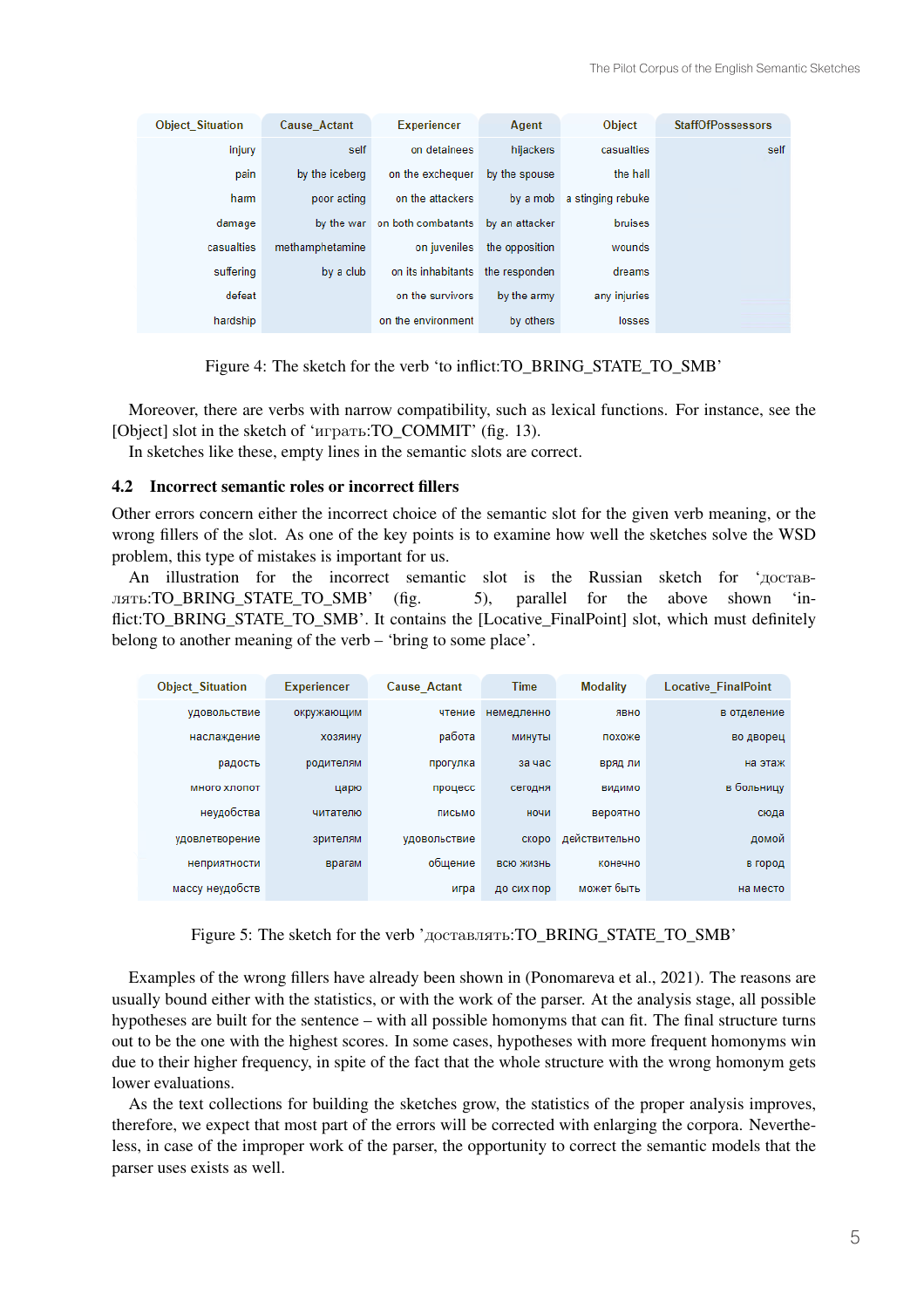#### 4.3 The syntactic homonymy

Key difference between the semantic and the syntactic sketches is that in the former 1 surface realisation can correspond to various semantic roles. For instance, 'for'-dependency can introduce Time, Purpose, Distance, Motive and a number of other relations.

Usually, the proper semantic role is chosen according to the semantic model of the given verb in Compreno – namely, the set of the semantic slots with the necessary surface realisation, the fillers of the semantic slots, and their status (which marks the role as more or less preferable).

When the model or the statistics give improper results, the semantic role of the dependency can be defined incorrectly. For instance, see the [Purpose\_Goal] slot of the verb 'throw:TO\_THROW': the first line contains the nominal group 'for 408 yards', which must evidently belong to the [Locative Distance] slot (fig. 6).

| Object       | <b>Locative FinalPoint</b> | Agent             | <b>Purpose Goal</b> | <b>Time</b>     | <b>Object Situation</b> |
|--------------|----------------------------|-------------------|---------------------|-----------------|-------------------------|
| rocks        | overboard                  | protesters        | for 408 vards       | after nightfall | a no-hitter             |
| stones       | at police                  | the demonstrators | at the issue        | now and then    | an interception         |
| a grenade    | at soldiers                | assailants        | not to back off     | beforehand      | a fastball              |
| <b>bombs</b> | in the fire                | a guy             | for luck            | tonight         | a shutout               |
| shoes        | into jail                  | the attackers     | for career          | rarely          | a hissy                 |
| the ball     | into the sea               | vouths            | to remember         | often           | changeups               |
| firebombs    | into prison                | crowds            |                     | overnight       | chew                    |
| weight       | in the air                 | the prisoners     |                     | later           | passes                  |

Figure 6: The sketch for the verb 'to throw:TO\_THROW'

Another example is the group 'for this moment' in the [Time] slot instead of [Motive] in the sketch of 'to thank' (fig. 7). Here, on the contrary, [Motive] is definitely more frequent, but 'moment' is a very typical [Time] filler, therefore, high statistical evaluation of the correlation 'moment'-[Time] made the incorrect structure win.

| Addressee        | <b>Motive</b>           | Agent           | <b>Addition</b> | <b>Time</b>      | Ch EvaluationOfHumanTemperAndActivity |
|------------------|-------------------------|-----------------|-----------------|------------------|---------------------------------------|
| the rapporteur   | for their support       | the chairperson | again           | in advance       | warmly                                |
| the senator      | for his work            | the authors     | lastly          | meanwhile        | sincerely                             |
| the commissioner | for his statement       | the forum       | likewise        | for this moment  | heartily                              |
| the member       | for his reports         | the chair       | inter alia      | once again       |                                       |
| the government   | for its efforts         | the party       | finally         | to date          |                                       |
| participants     | for his briefing        | the conference  | also            | in a few minutes |                                       |
| the staff        | for their contributions | the group       |                 | later            |                                       |
| the secretariat  | for discussions         | the convener    |                 |                  |                                       |

Figure 7: The sketch for the verb 'to thank:TO\_THANK'

All the mistakes deal with different aspects of the WSD and homonymy problems. Their number does not seem significant, nevertheless, their statistical estimation must be made when creating a larger sketch corpus.

### 5 Cross-language differences between the sketches with similar semantics

The one-language sketch corpora suggest good lexicographic portraits of the verbs, showing their most frequent semantic links sorted according to the semantic roles of the dependencies. Moreover, apart from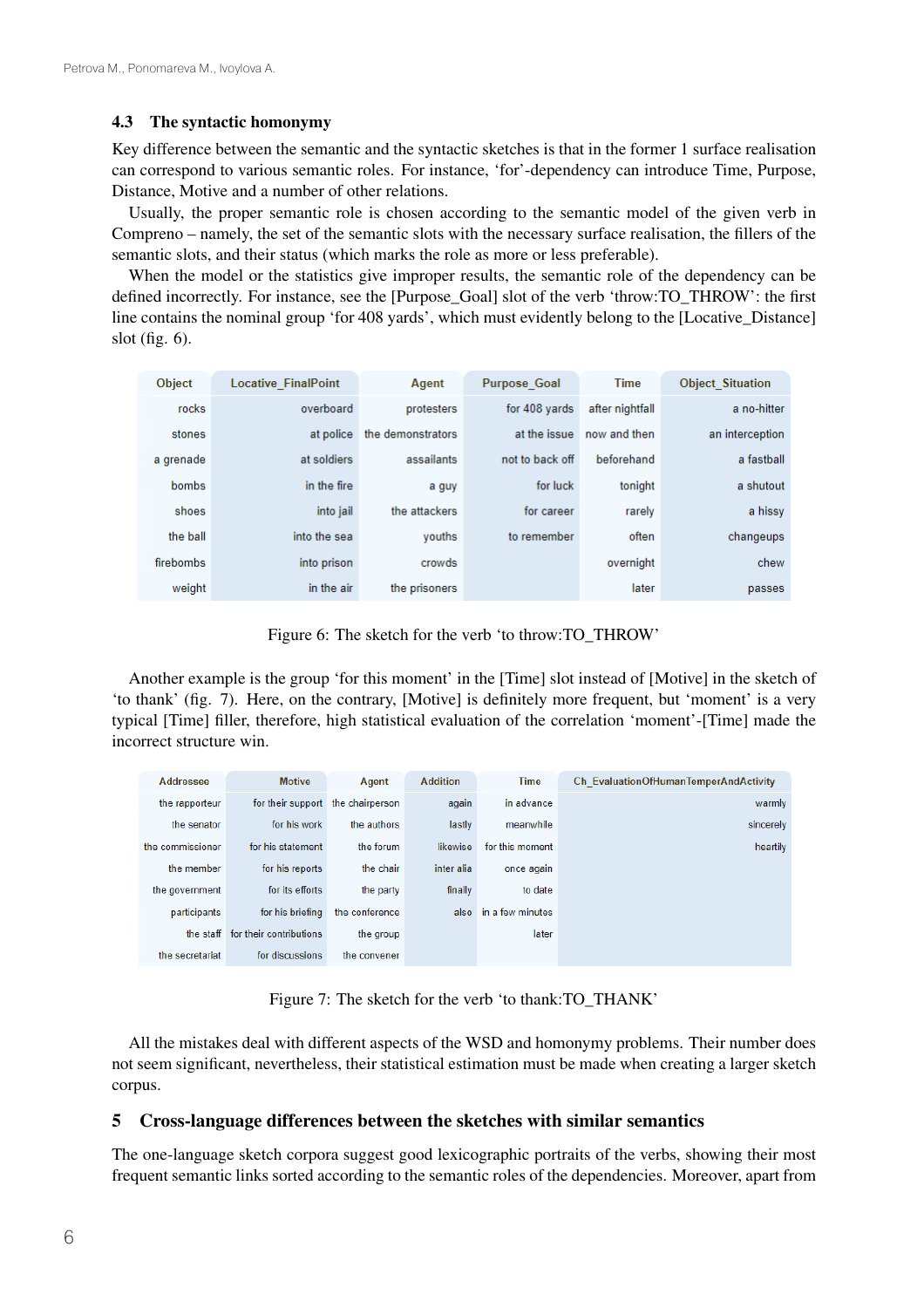purely lexicographic tasks, the sketches allow one to solve various problems bound both with the context usage of the verbs and with their polysemy.

Another purpose of the sketches deals with contrastive studies. Parallel sketches from different languages give perfect representation of the correlation between similar verbs, therefore, parallel sketch corpora would be helpful in this respect.

Evidently, each sketch can correspond to more than one sketch in another language. To get a full set of all possible counterparts, one should take the necessary sketch in one language and the sketches for all the semantic equivalents in the same semantic class in another language. After it, one can range the counterparts according to their affinity with the primary verb. We have not made such full sets in the pilot corpus, however, adding this option is included in further plans.

At the current stage of the project, the correlations between the English and the Russian sketches do not include all possible correlations for each verb, so the sketch pairs are just a subset of the possible variants.

Some pairs look similar: both English and Russian sketches include the same set of semantic roles, and the semantic roles contain either fillers with close semantics, or just a wide range of fillers with no special semantic restrictions on them.

At the same time, many sketches demonstrate significant differences between the English and Russian equivalents. Most of them concern the following situations:

- (a) some semantic slot is present in the sketch of one language and is absent in the corresponding sketch in another language;
- (b) equivalent sketches contain the same sets of the roles in both languages, but the fillers of some role differ significantly;
- (c) the semantic field where the considered verbs belong is structured differently in different languages.

#### 5.1 Different semantic roles in the equivalent sketches from different languages

Frequently, the semantic role sets in the parallel sketches do not coincide completely. It concerns both the actant roles and the circumstantial ones. The reasons can be different. First, the semantics of one verb may be wider than the semantics of the other, therefore, the model of the former can include additional roles which are absent in the model of the latter. Second, the model of both verbs can include the same sets of roles, however, the frequency of some roles may differ for various verbs, which can be motivated both by the verb's semantics and by the representativeness and contents of the corpora for building the sketches.

An example of the first case is the correlation between the semantic derivates in different languages. For instance, Russian verb 'трясти' 'to shake' does not attach the initial point dependency in contexts like (1) and (2), while the English 'shake' does:

- (1) A sound they couldn't shake [from their Locative\_InitialPoint: heads] Звук, который им никак не удавалось вытряхнуть [из Locative\_InitialPoint: головы];
- (2) I saw immediately that my few belongings had been disturbed–collars not refolded, one of my chemises balled up and pushed into a corner, the tortoiseshell comb shaken [from its Locative\_InitialPoint: handkerchief]. –  $M$  сразу увидела, что в моих вещах кто-то рылся – воротники были сложены неаккуратно, одна из моих рубашек скомкана и засунута в угол, черепаховый гребень вытряхнут [из носового Locative\_InitialPoint: платка].

In Russian, the semantic derivate 'вытряхнуть' 'shake out' is used when the initial point role is expressed in a sentence. Therefore, the sketches can show that 'shake' usually corresponds to the Russian 'трясти' (which does not mark the 'direction of shaking'), but can also correspond to 'вытрясти' (which denotes the 'from' direction) with the dependency of the initial point.

Nevertheless, there can be occasional variations depending on the contents of the corpora, especially as far as less frequent verbs are considered. The more the corpora are, the more stable are the results. Thus we permanently enlarge the size of the dataset for building the sketches.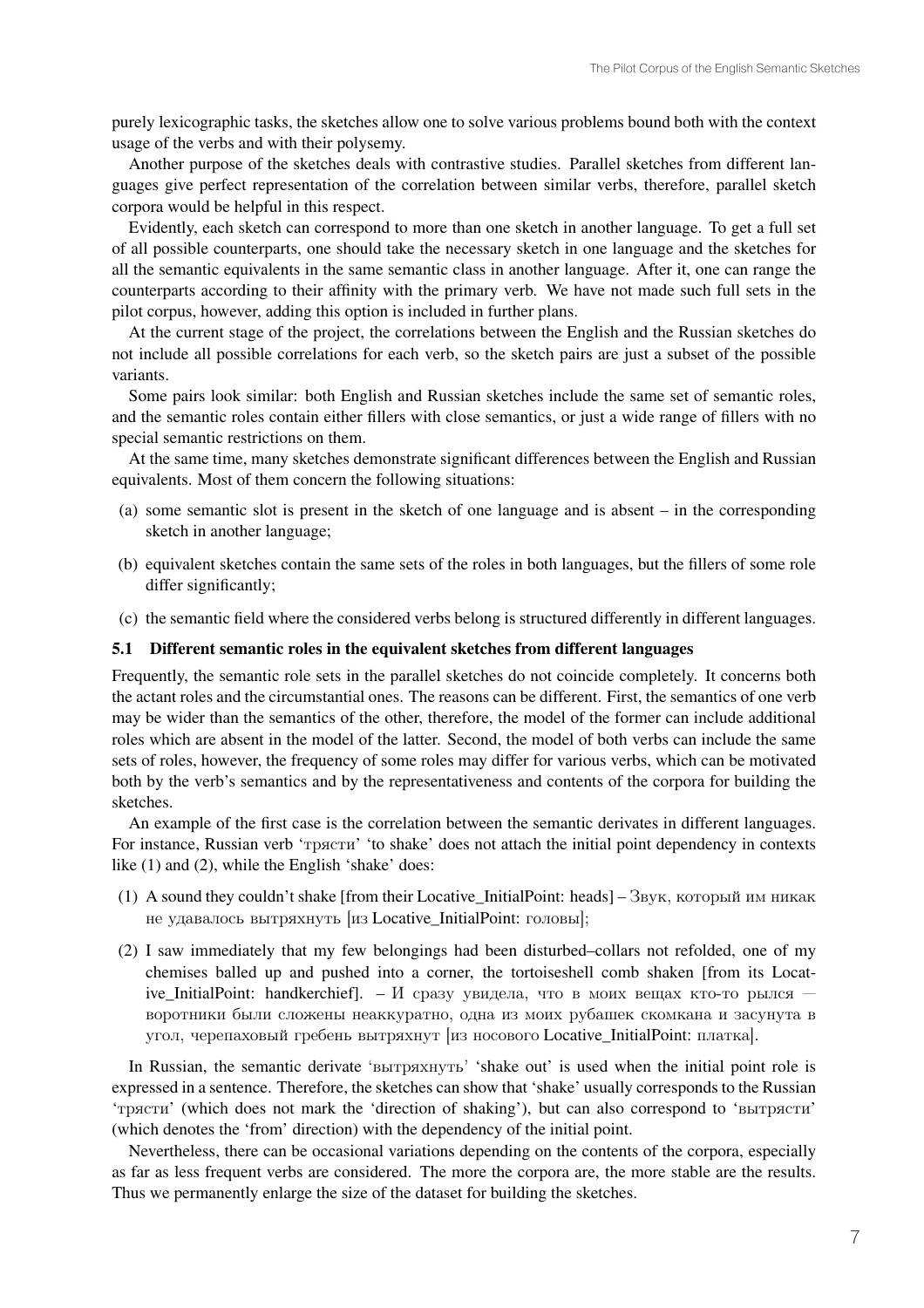As an instance of such statistical oscillations, see the sketches for "find:TO\_SEEK\_FIND" and "найти:TO\_SEEK\_FIND". The first five roles coincide, but the sixth one is different – it is [Metaphoric\_Locative] for the English 'find' and [Modality] for the Russian 'найти' (fig. 8, 9):

| <b>Object</b> | <b>Object Situation</b> | Locative     | Possessor       | <b>Time</b>   | <b>MetaphoricLocative</b> |
|---------------|-------------------------|--------------|-----------------|---------------|---------------------------|
| the body      | a solution              | here         | police          | recently      | at the website            |
| a place       | ways                    | where        | one             | so far        | in chapter                |
| information   | a job                   | there        | scientists      | in the winter | on pages                  |
| a partner     | employment              | elsewhere    | archaeologists  | often         | in memory                 |
| a buyer       | further details         | at home      | people          | soon          | in appendix               |
| no evidence   | the answer              | in a car     | the reader      | commonly      | in table                  |
| remains       | something               | in the river | the researchers | today         | in literature             |
| refuge        | inspiration             | in the area  | the men         | occasionally  | in the book               |

Figure 8: The sketch for the verb 'to find:TO\_SEEK\_FIND'

| <b>Object</b>   | <b>Object Situation</b> | Locative   | <b>Time</b>  | <b>Possessor</b> | <b>Modality</b> |
|-----------------|-------------------------|------------|--------------|------------------|-----------------|
| места           | работу                  | здесь      | сразу        | читатель         | обязательно     |
| общий язык      | отражение               | в кармане  | <b>HOBO</b>  | люди             | вряд ли         |
| слово           | выход                   | в лесу     | <b>VTDOM</b> | автор            | непременно      |
| человека        | <b>OTBeT</b>            | в городе   | недавно      | мама             | едва ли         |
| время           | применение              | везде      | до сих пор   | отец             | наверняка       |
| выражение       | силы                    | на помойке | или поздно   | поэт             | безошибочно     |
| приют           | <b>ОТКЛИК</b>           | в шкафу    | сейчас       | герой            | может быть      |
| своего читателя | способ                  |            | скоро        | жена             | может           |

Figure 9: The sketch for the verb 'найти:TO\_SEEK\_FIND'

Both roles – [Metaphoric\_Locative] and [Modality] – can be frequently used with both verbs. In this case, the difference does not seem meaningful.

### 5.2 Different fillers of the semantic roles

Let us consider some sketches for the descendants of the semantic class "TO\_COMMIT": the English verbs 'do', 'play' and the Russian verbs 'делать','играть'. "TO\_COMMIT" is a kind of lexical function, where the verbs have rather narrow compatibility in the [Object] role (place trust/hope vs pay a visit vs play a joke/trick vs take a look/try/walk/etc., and so on).

As fig. 10, 11, 12 and 13 demonstrate, the compatibility of the verbs 'do' and 'делать' is rather wide, while 'играть' combines with only four Object fillers.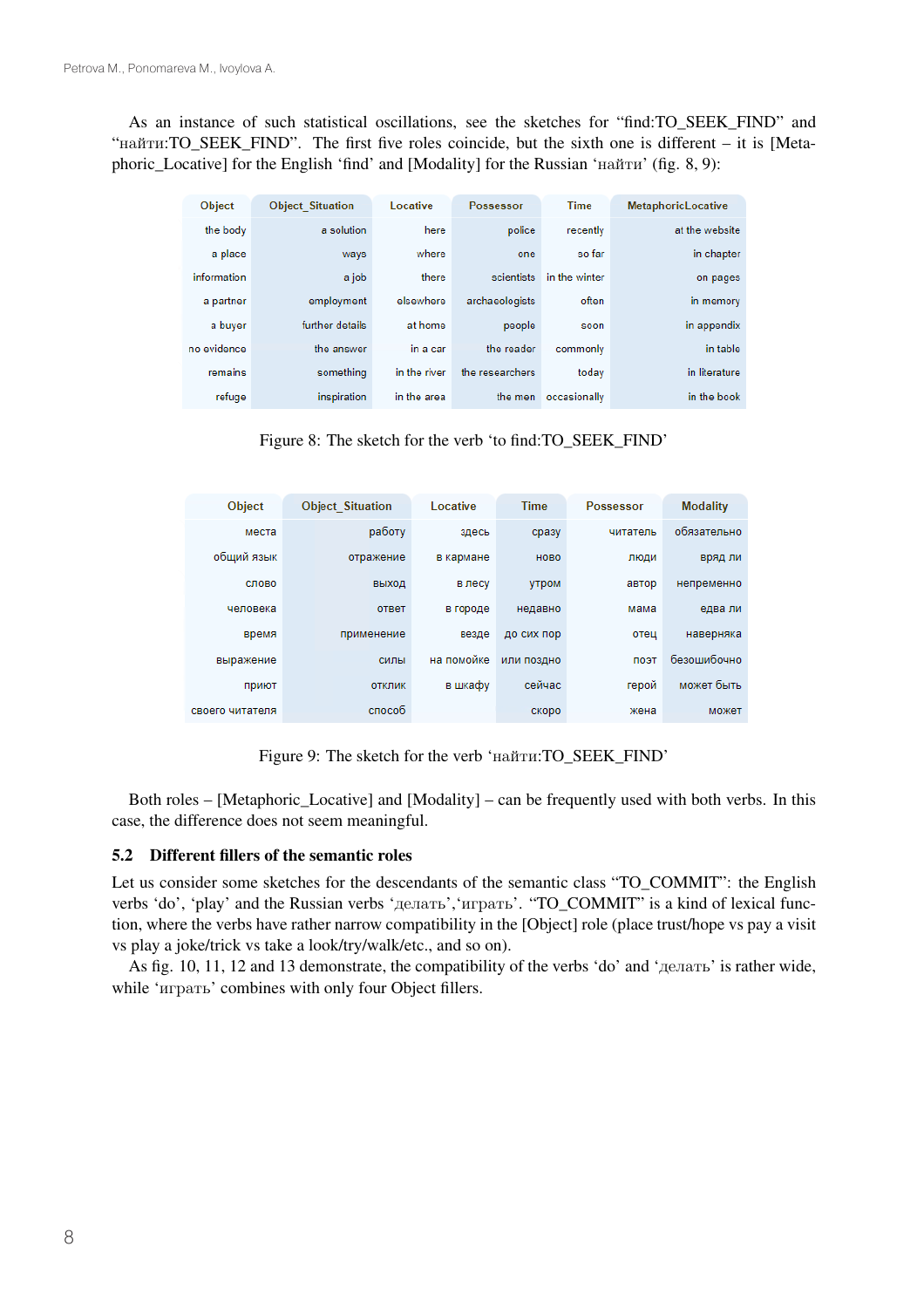| <b>Ch Relation Coincidence</b> | <b>Object Situation</b> | Agent          | Object              | <b>Time</b>   | <b>Agent Metaphoric</b> |
|--------------------------------|-------------------------|----------------|---------------------|---------------|-------------------------|
| <b>SO</b>                      | business                | the government | everything possible | before        | by hand                 |
| differently                    | things                  | people         | something           | so far        | the economy             |
| the same                       | the job                 | men            | whatever            | in the future | the system              |
| otherwise                      | our best                | a parent       | exercises           | in my life    | life                    |
| thus                           | the work                | everybody      | a favor             | now           | process                 |
| unevenly                       | good                    | a woman        | homework            | normally      | management              |
| different                      | research                | somebody       | any act             | in the past   |                         |
| alike                          | no harm                 | a person       | the rest            | in history    |                         |

Figure 10: The sketch for the verb 'to do:TO\_COMMIT'

| <b>Object Situation</b> | <b>Time</b> | Agent    | Object      | <b>Modality</b> | Locative      |
|-------------------------|-------------|----------|-------------|-----------------|---------------|
| шаг                     | теперь      | люди     | ВЫВОДЫ      | правильно       | здесь         |
| дело                    | сейчас      | автор    | дело        | неправильно     | в стране      |
| выбор                   | в жизни     | власть   | паузу       | невозможно      | на моём месте |
| операцию                | тогда       | писатель | замечание   | собственно      | в больнице    |
| укол                    | раньше      | отец     | предложение | вроде бы        | в мире        |
| попытку                 | вовремя     | поэт     | снимок      | непременно      | дома          |
| движение                | сегодня     | женщина  | доклад      | конечно         |               |
| ставки                  | обычно      | врач     | фильм       |                 |               |

Figure 11: The sketch for the verb 'делать:TO\_COMMIT'

| <b>Object Situation</b> | <b>Agent Metaphoric</b> | Agent              | <b>Addition</b> | <b>Sphere</b>             | <b>Time</b>         |
|-------------------------|-------------------------|--------------------|-----------------|---------------------------|---------------------|
| a role                  | factors                 | organizations      | last            | in the development        | today               |
| a part                  | the sector              | society            | incidentally    | in promoting              | during peacetime    |
| the sport               | the proteins            | media              | besides         | in the progress           | in world history    |
| the tournament          | our role                | women              | also            | in the revolution         | over the decade     |
| a function              | variables               | the city           | moreover        | in diseases               | hitherto            |
| a trick                 | vour feedback           | the european union | as well         | in addressing the problem | in the past         |
| hustle                  | politics                | your community     | too             | where                     | ever since          |
|                         | religion                |                    | again           | in relations              | during his lifetime |

Figure 12: The sketch for the verb 'to play:TO\_COMMIT'

| <b>Object Situation</b> | <b>Agent Metaphoric</b> | <b>Time</b>  | Locative      | <b>Modality</b>   | Agent         |
|-------------------------|-------------------------|--------------|---------------|-------------------|---------------|
| роль                    | фактор                  | в истории    | в государстве | несомненно        | организации   |
| злую шутку              | литература              | в жизни      | в обществе    | безусловно        | интеллигенция |
| значение                | обстоятельство          | в дальнейшем | здесь         | по-видимому       | церковь       |
| свадьбу                 | деньги                  | в период     | в картине     | <b>ВОЗМОЖНО</b>   | актеры        |
|                         | религия                 | в эпоху      | в мире        | бесспорно         | государство   |
|                         | идеи                    | впоследствии |               | вероятно          | журналы       |
|                         | понятие                 | подчас       |               | по всей видимости | театр         |

Figure 13: The sketch for the verb 'играть:TO\_COMMIT'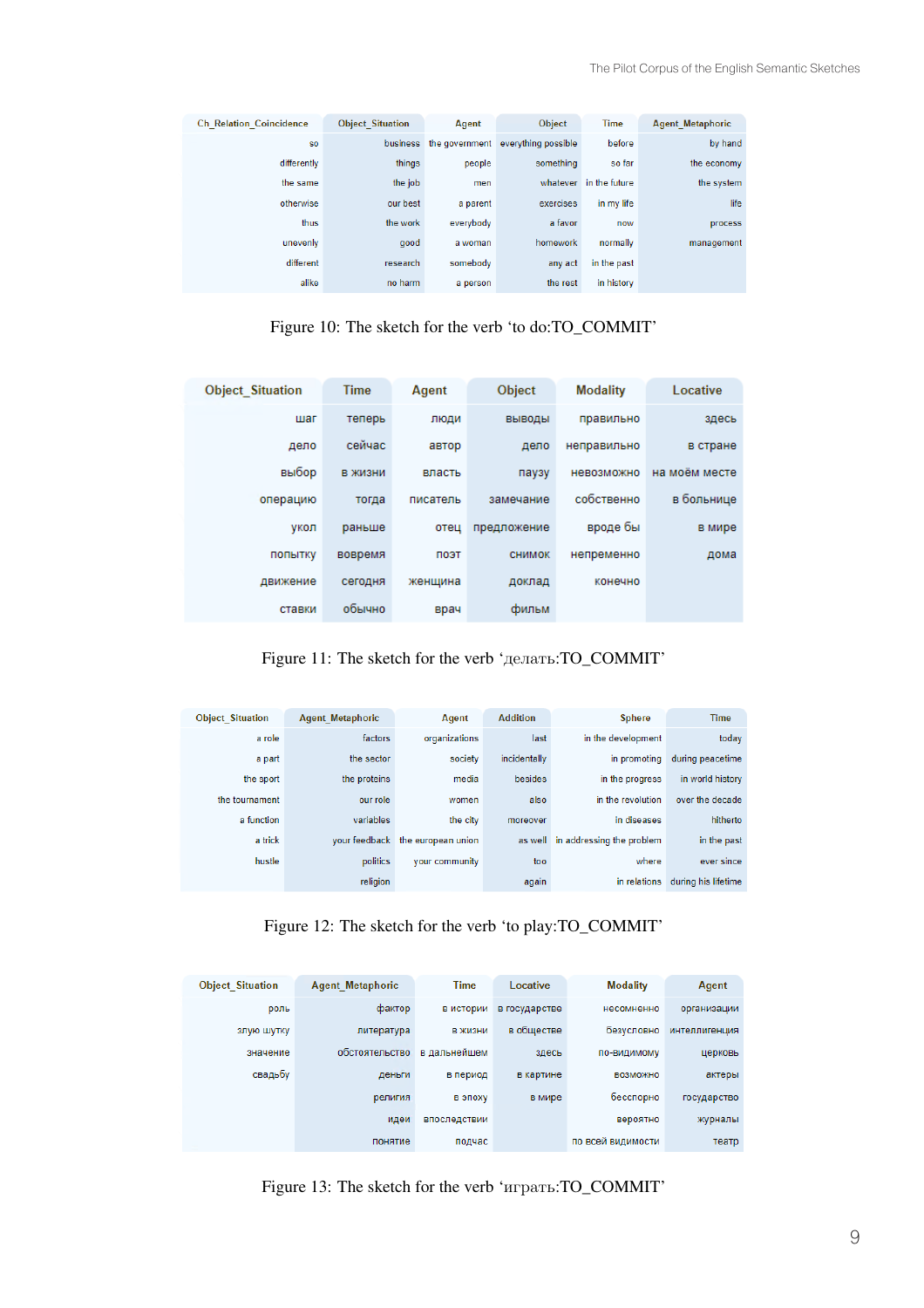Besides, the four verbs differ in the sets of the semantic roles as well. [Agent], [Object\_Situation] and [Time] are present in all four sketches. [Object] is absent in the sketches of 'играть' and 'play' as their compatibility does not include the corresponding fillers.

'Do' and 'играть/play' include [Agent\_Metaphoric] slot, while 'делать' does not include it. The reason seems to be in the semantics of the fillers of the [Object] and [Object\_Situation] slots: the most frequent Object\_Class fillers are 'шаг' 'step', 'выбор' 'choice', 'операция' 'operation', 'снимок' 'picture' and so on, which are more often combined with active human-like agent rather than inanimate agents like 'economy, system, process' and alike.

As far as the circumstantial dependencies are concerned, both Russian sketches include the semantic roles of [Modality] and [Locative] while the English 'do' includes [Ch\_Relation\_Coincidence] slot (in the Compreno model, it characterizes objects or situations according to their similarity) and 'play' – [Addition] and [Sphere]. At first sight, these differences do not seem meaningful, however, it would be interesting to regard the sketches of the whole semantic class TO\_COMMIT to examine how regular such correlations are.

Another example concerns verbs with wider compatibility, where the restrictions on the Object role are not purely lexicalized, but concern a wider range of fillers with common semantic features. For instance, let us take the semantic field "TO\_POUR" (something liquid or friable). English and Russian structure it differently as far as the core verbs' compatibility is concerned. Namely, the English verb 'to pour' attaches objects which are liquid (water, wine), friable (sand, sugar), or consist of many small pieces (crystals, euros, diced meat, and so on). In Russian, the verb 'лить' is used with liquid objects only and the verb 'сыпать' – only with friable objects and objects consisting of many small pieces. Therefore, the Object slot fillers differ correspondingly in the sketches (fig. 14).

| Object (pour: TO_POUR) | Object (лить:TO_POUR) | Object (сыпать: TO_POUR) |
|------------------------|-----------------------|--------------------------|
| tea                    | слезы                 | соль                     |
| beverage               | воду                  | песок                    |
| wine                   | вино                  | зерно                    |
| petrol                 | чаю                   | пепел                    |
| sand                   | <b>КИПЯТОК</b>        | снег                     |
| salt                   | водки                 | труха                    |
| crystals               | коньяку               | штукатурка               |
| million euros          | стакан водки          | порошок                  |

Figure 14: The fragment of the sketches for the verbs 'to pour:TO\_POUR', 'лить:TO\_POUR, and 'сыпать:TO\_POUR'

Nonetheless, the amount of eight most frequent fillers which is usually shown in the sketches is not always enough to demonstrate such differences, as the most frequent objects can bear the same semantic features.

As one can see, the sketches suggest a wide range of comparative data in the field of semantics and demonstrate the semantical differences between the verbs of the same semantic class both in different languages and within one language as well.

#### 6 Conclusion

In the given paper, we have presented the pilot corpus of the English semantic sketches.

As the sketches are provided with their semantic parallels in Russian, we have also illustrated what kind of comparative studies the sketches allow to conduct, especially as far as the differences in the